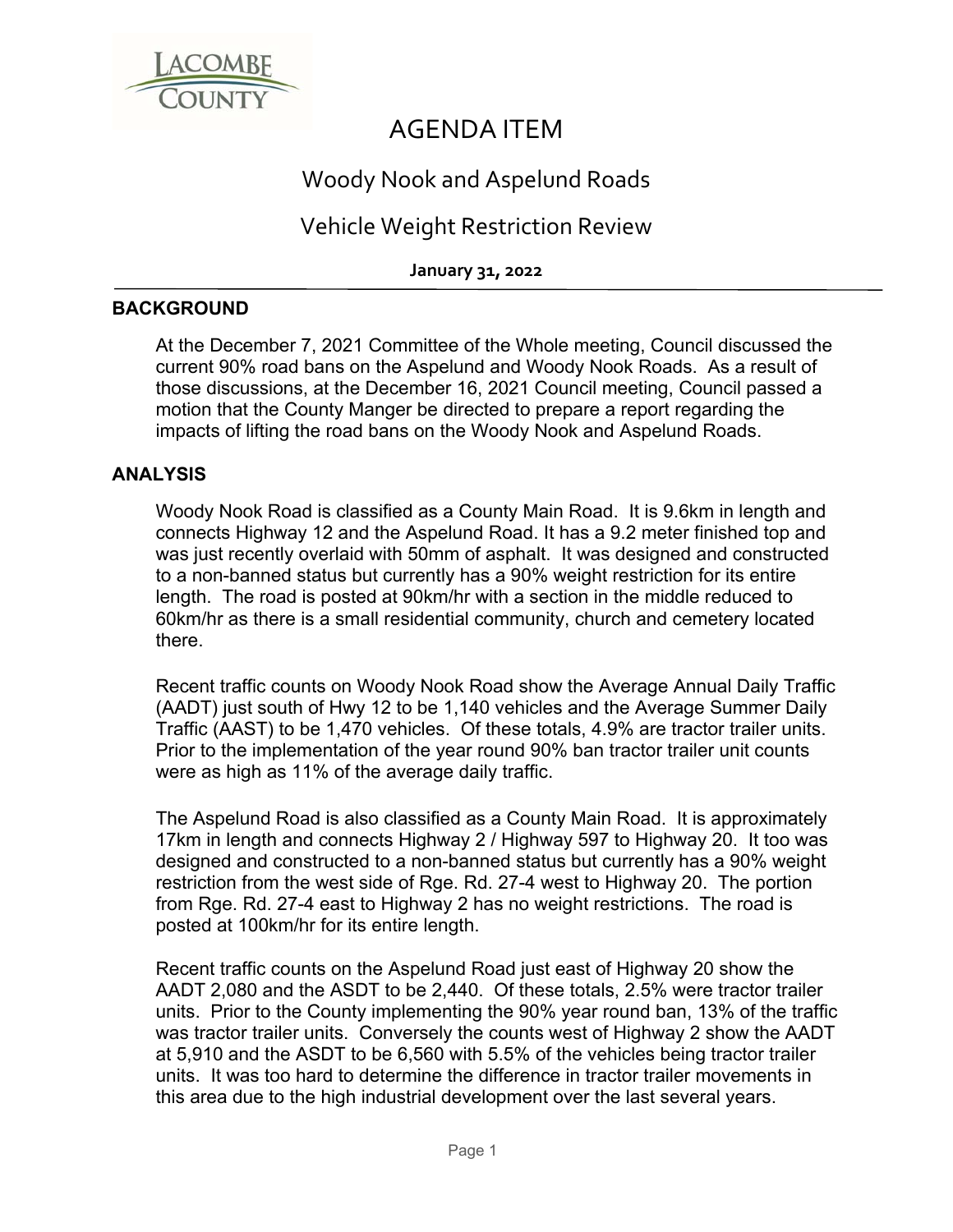

The reason for the decision, back in approximately 2009, to initiate year round bans on these two roads was primarily two-fold; 1) to protect County infrastructure, thereby saving maintenance and rehabilitation costs, and 2) safety concerns regarding heavy truck traffic. After significant upgrades to the Aspelund Road, regional traffic patterns changed drastically. Heavy industrial traffic from the north and central parts of Red Deer and Blackfalds areas could get access to Highway 20 via Aspelund Road much easier than the alternatives, being the traffic circle at Highways 11A and 20 or traversing Highway 12 through Gull Lake, negotiating the sharp curves and narrow roadway as well traveling through Bentley. There were also significant safety concerns regarding the major bridge over the Blindman River. The bridge had a very narrow travelling surface resulting at that time, in damage to the bridge, vehicle damage and even fatalities.

Although some additional regional traffic patterns were noted on the Woody Nook Road once it was upgraded with shoulders and constructed to a non-ban status, this was only a minor part in the decision to place year round restrictions. The primary purpose was to address the safety concerns and noise be it either tire, engine or retarder brakes as expressed by the residents and church users in the community that the road runs through.

While these roads are weight restricted, exemptions to allow loads to move at 100% can be made. This is done through our permitting agency, RoaData. There is a fee of \$25.00 for the application. The applicant identifies the routing, number of trucks, and duration of the haul. The information is then compiled and relayed to County staff for review. It is then authorized or rejected depending on the nature of the haul. This is all done electronically. Typically it takes about one to two hours to receive a decision from the first point of contact. The most difficult and frustrating part of the process for users is the initial point of contact. The first time a user makes contact they have to set up an account. Every time thereafter they only have to identify themselves and their information is on file. It should also be noted, area producers asking for an exemption are not charged a fee for this permit.

Since the time that the bans were imposed there have been many changes to the infrastructure in this area. The County made significant upgrades to the bridge over the Blindman River including widening it to 10 meters from 7.4 meters. Since that was completed we have not had a single reported vehicle contact with the bridge. More recently the paving of Rge. Rd. 27-4 from Aspelund Road to Highway 12 has given additional routing for larger trucks. Lastly, with the Province completing the realignment of Highway 12, bypassing the Provincial Parks, Summer Village of Gull Lake and Bentley, traffic movements have become smoother and safer.